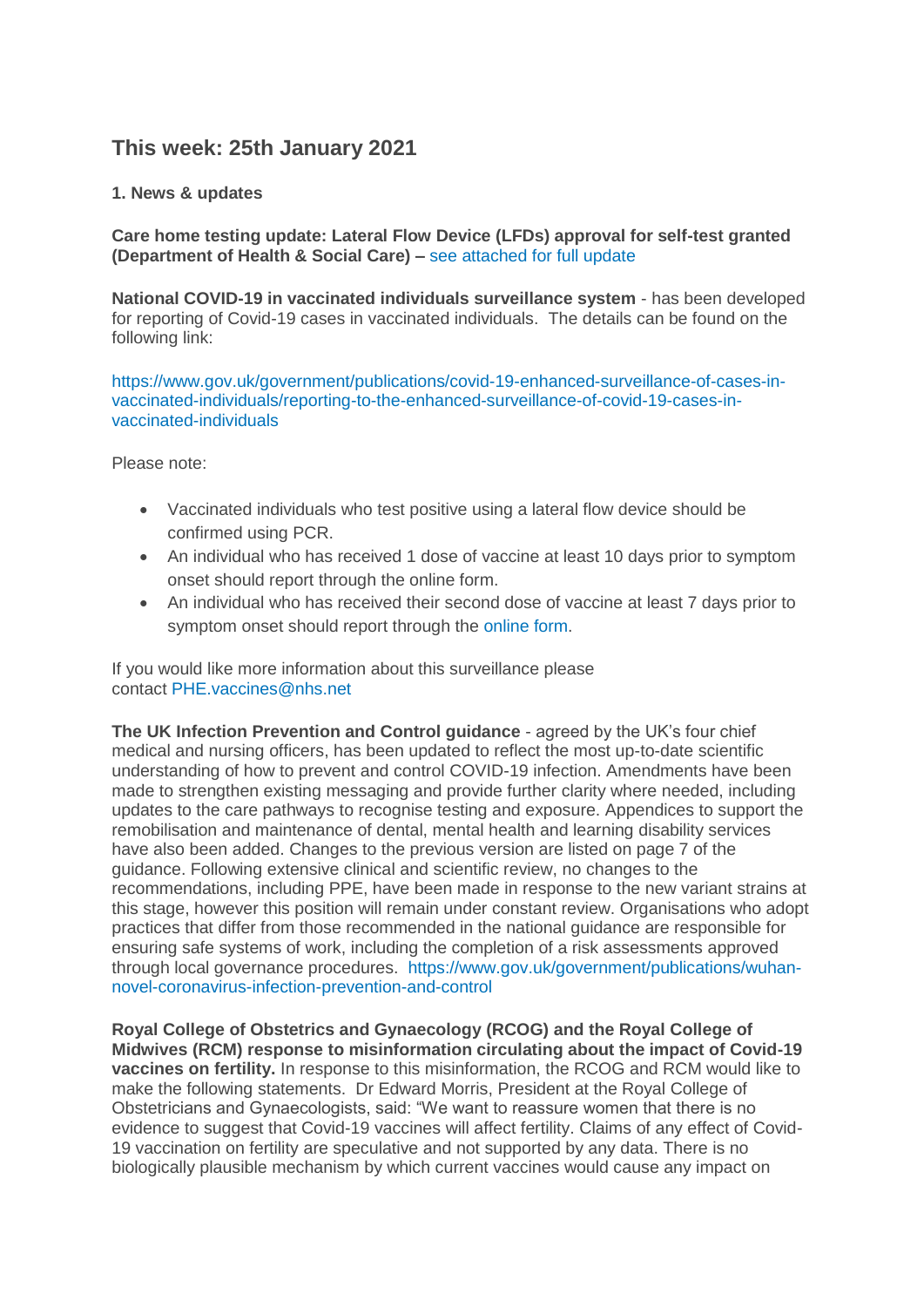women's fertility. Evidence has not been presented that women who have been vaccinated have gone on to have fertility problems. For women in the age group where they may be considering pregnancy, the vaccination is only currently being offered to two groups - health and social care workers (including carers for older adults in residential care homes) who are at higher risk of catching Covid-19 and those with serious medical conditions who have a greater risk of severe illness from Covid-19. Pregnant and breastfeeding women who are eligible will also be offered the vaccine". RCM Chief Executive Gill Walton said: "If you are eligible for and have been offered a Covid-19 vaccine, the decision whether to have the vaccination is your choice. You can either have the vaccine or wait for more information about the vaccine. Women who are eligible for the vaccination should consider discussing any concerns they have with their midwife or healthcare professional. The RCOG and RCM would also like to emphasise to all women in this group (and all others) the importance of practicing social distancing, wearing a mask and regular handwashing." The two Royal Colleges have produced an [information sheet](https://www.rcog.org.uk/globalassets/documents/guidelines/2021-01-12-covid-19-vaccine-info-sheet.pdf) to help pregnant women who are eligible for and have been offered vaccination make an informed choice. Please also read our [Q&As](https://www.rcog.org.uk/en/guidelines-research-services/guidelines/coronavirus-pregnancy/covid-19-virus-infection-and-pregnancy/) on COVID-19 vaccination, pregnancy and breastfeeding.

[NHS and Social Care staff notice on close contacts, isolation and testing](https://eastlancsccg.nhs.uk/images/RegulatedCareSector/Staff_notice_guide_to_close_contacts_self-isolation_and_testing_version_12_130121.pdf)

[Updates to guidance in relation to care homes \(latest\)](https://eastlancsccg.nhs.uk/images/Updates_to_guidance_in_relation_to_care_homes_this_week_wc_18th_January_2021.pdf)

[Care Homes vaccination mobilisation guidance](https://eastlancsccg.nhs.uk/images/Care_Home_Vaccination_Mobilisation_support_pack_version_2_8_January_2021pdf.pdf)

[Vaccination Update for Care homes](https://eastlancsccg.nhs.uk/images/Care_Homes_Covid_Vaccination_update.pdf)

Post vaccine guidance for health care workers: [https://assets.publishing.service.gov.uk/government/uploads/system/uploads/attac](https://assets.publishing.service.gov.uk/government/uploads/system/uploads/attachment_data/file/951749/PHE_COVID-19_vaccination_guide_for_healthcare_workers_English_v2.pdf) [hment\\_data/file/951749/PHE\\_COVID-](https://assets.publishing.service.gov.uk/government/uploads/system/uploads/attachment_data/file/951749/PHE_COVID-19_vaccination_guide_for_healthcare_workers_English_v2.pdf)19 vaccination quide for healthcare workers English v2.pdf

[Kickstart Government Scheme \(work experience scheme\)](https://eastlancsccg.nhs.uk/images/Kickstart_programme.pdf)

[Top 10 Tips from Care Homes who have had outbreaks](https://eastlancsccg.nhs.uk/images/RegulatedCareSector/Top_ten_tips.docx)

[Coffee and engagement –](https://eastlancsccg.nhs.uk/images/RegulatedCareSector/You_said_We_did_from_December_and_October_Coffee_engagement_evenings.pdf) the results - You said we did

[pdfAZ intro Pfizer updates + Care Home Presentation 12.01.2021](https://eastlancsccg.nhs.uk/contact-us/freedom-of-information/disclosure-logs/publications/2729-az-intro-pfizer-updates-care-home-presentation-12-01-2021) (2.52 MB)

**Covid19 Resource Pack for Care Homes** - please do have a look at the Covid19 Resource Pack for Care Homes developed by Lancashire County Council (East Lancs area) and Blackburn with Darwen Council? If not - here it is: <https://www.lancashire.gov.uk/media/920139/covid-19-resource-pack-v3-oct-2020.pdf>

#### **2. Policies and procedures**

**COVID19 Care Home Resource Pack V3 October 2020 (latest version) : <https://www.lancashire.gov.uk/media/920139/covid-19-resource-pack-v3-oct-2020.pdf>**

[COVID vaccinations care home consent forms](https://eastlancsccg.nhs.uk/images/RegulatedCareSector/20201208_ICS_CH_CvdVacConsentForm_v1_FINAL.PDF)

[https://www.england.nhs.uk/coronavirus/publication/guidance-for-covid-19-vaccination-in](https://www.england.nhs.uk/coronavirus/publication/guidance-for-covid-19-vaccination-in-care-homes-that-have-cases-and-outbreaks/)[care-homes-that-have-cases-and-outbreaks/](https://www.england.nhs.uk/coronavirus/publication/guidance-for-covid-19-vaccination-in-care-homes-that-have-cases-and-outbreaks/)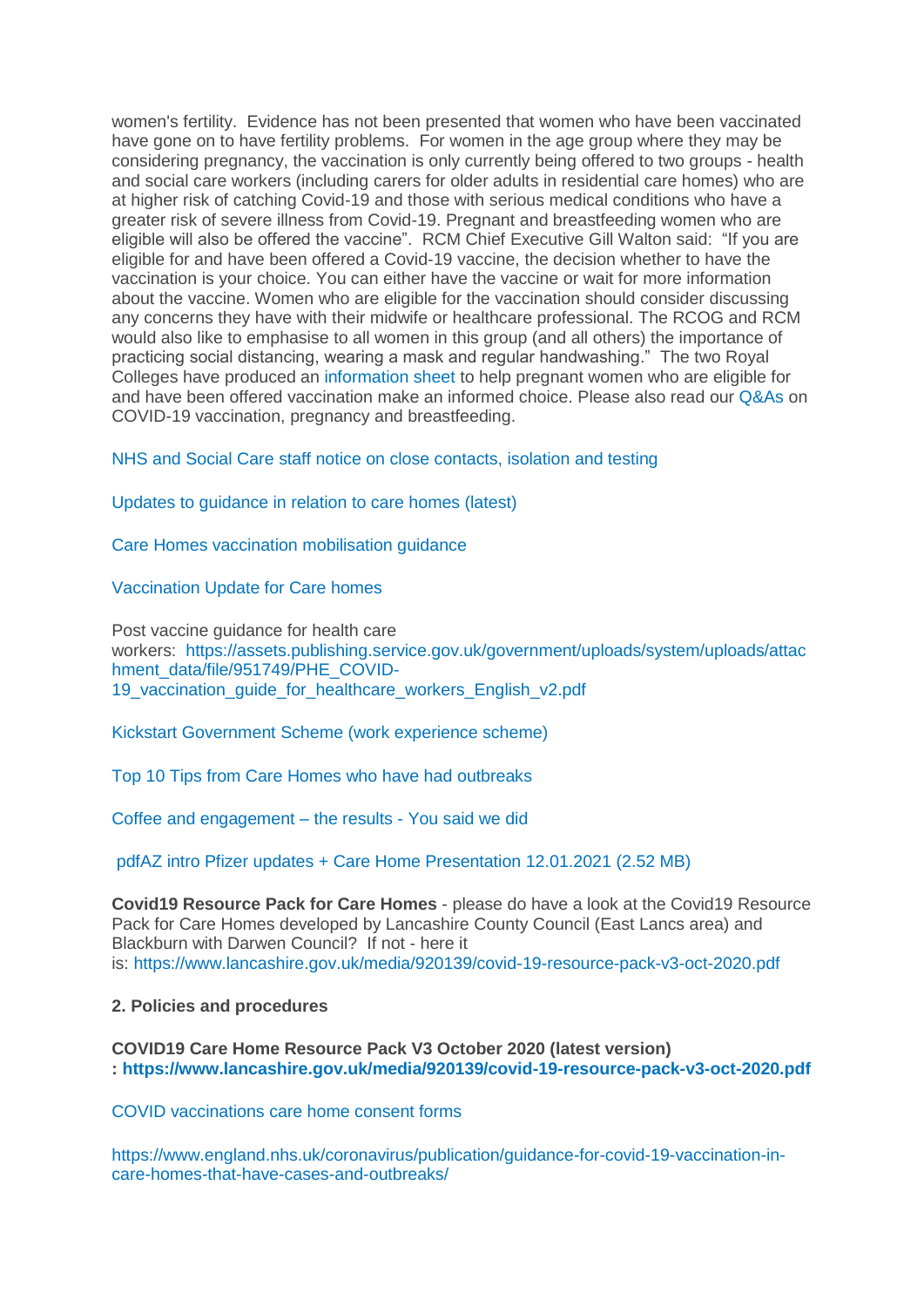Version 1.0 Final 2021-01-11 Care Home Visiting Policy: [https://www.gov.uk/government/publications/visiting-care-homes-during](https://www.gov.uk/government/publications/visiting-care-homes-during-coronavirus/update-on-policies-for-visiting-arrangements-in-care-homes)[coronavirus/update-on-policies-for-visiting-arrangements-in-care-homes](https://www.gov.uk/government/publications/visiting-care-homes-during-coronavirus/update-on-policies-for-visiting-arrangements-in-care-homes)

### **3. Training opportunities**

## [GPN & HWCS Conference](https://eastlancsccg.nhs.uk/images/RegulatedCareSector/GPN_and_HCSW_Conference_2021.pdf)

**Coffee and engagement sessions** - the next one is on the 10<sup>th</sup> February 2021 and you can join from 2-3 pm or 6- 7 pm. The 2pm slot is on MS teams here: [Click here to join the](https://teams.microsoft.com/l/meetup-join/19%3ameeting_NjkxOTI3M2MtMzdlNC00MDliLWFhMjgtZmZiZjMzZGI5OTkw%40thread.v2/0?context=%7b%22Tid%22%3a%2237c354b2-85b0-47f5-b222-07b48d774ee3%22%2c%22Oid%22%3a%22a2ec35af-1c40-4f8f-8903-a088b26ed2a2%22%7d)  [meeting](https://teams.microsoft.com/l/meetup-join/19%3ameeting_NjkxOTI3M2MtMzdlNC00MDliLWFhMjgtZmZiZjMzZGI5OTkw%40thread.v2/0?context=%7b%22Tid%22%3a%2237c354b2-85b0-47f5-b222-07b48d774ee3%22%2c%22Oid%22%3a%22a2ec35af-1c40-4f8f-8903-a088b26ed2a2%22%7d) and the 6pm slot here: [Click here to join the meeting](https://teams.microsoft.com/l/meetup-join/19%3ameeting_MGQ4N2Y3ZmItYmJhNS00ZTFlLWEwMGYtZjA3NDA4ZTQ0YzNj%40thread.v2/0?context=%7b%22Tid%22%3a%2237c354b2-85b0-47f5-b222-07b48d774ee3%22%2c%22Oid%22%3a%22a2ec35af-1c40-4f8f-8903-a088b26ed2a2%22%7d) – you can also register here for the events and choose which option as part of the

registration: [https://www.eventbrite.co.uk/e/virtual-coffee-engagement-2-online-sessions-to](https://www.eventbrite.co.uk/e/virtual-coffee-engagement-2-online-sessions-to-support-the-care-sector-tickets-137296701129)[support-the-care-sector-tickets-137296701129](https://www.eventbrite.co.uk/e/virtual-coffee-engagement-2-online-sessions-to-support-the-care-sector-tickets-137296701129)

## **4. IPC/PPE**

**The UK Infection Prevention and Control guidance** - agreed by the UK's four chief medical and nursing officers, has been updated to reflect the most up-to-date scientific understanding of how to prevent and control COVID-19 infection. Amendments have been made to strengthen existing messaging and provide further clarity where needed, including updates to the care pathways to recognise testing and exposure. Appendices to support the remobilisation and maintenance of dental, mental health and learning disability services have also been added. Changes to the previous version are listed on page 7 of the guidance. Following extensive clinical and scientific review, no changes to the recommendations, including PPE, have been made in response to the new variant strains at this stage, however this position will remain under constant review. Organisations who adopt practices that differ from those recommended in the national guidance are responsible for ensuring safe systems of work, including the completion of a risk assessments approved through local governance procedures. [https://www.gov.uk/government/publications/wuhan](https://www.gov.uk/government/publications/wuhan-novel-coronavirus-infection-prevention-and-control)[novel-coronavirus-infection-prevention-and-control](https://www.gov.uk/government/publications/wuhan-novel-coronavirus-infection-prevention-and-control) 

Please follow the link to an updated (as of 4th November 2020) list of local contacts for care providers who are not on the PPE portal. Providers can get PPE through their local authority or local resilience forum[.https://www.gov.uk/guidance/personal-protective-equipment-ppe](https://www.gov.uk/guidance/personal-protective-equipment-ppe-local-contacts-for-care-providers?utm_source=7b0599ce-5951-49ad-aa64-8d33f4581bd8&utm_medium=email&utm_campaign=govuk-notifications&utm_content=daily)[local-contacts-for-care-providers?utm\\_source=7b0599ce-5951-49ad-aa64-](https://www.gov.uk/guidance/personal-protective-equipment-ppe-local-contacts-for-care-providers?utm_source=7b0599ce-5951-49ad-aa64-8d33f4581bd8&utm_medium=email&utm_campaign=govuk-notifications&utm_content=daily) [8d33f4581bd8&utm\\_medium=email&utm\\_campaign=govuk-notifications&utm\\_content=daily](https://www.gov.uk/guidance/personal-protective-equipment-ppe-local-contacts-for-care-providers?utm_source=7b0599ce-5951-49ad-aa64-8d33f4581bd8&utm_medium=email&utm_campaign=govuk-notifications&utm_content=daily)

Please also find the latest Government guidance on PPE as an illustrated guide for community and social care settings: [https://www.gov.uk/government/publications/personal](https://www.gov.uk/government/publications/personal-protective-equipment-ppe-illustrated-guide-for-community-and-social-care-settings)[protective-equipment-ppe-illustrated-guide-for-community-and-social-care-settings](https://www.gov.uk/government/publications/personal-protective-equipment-ppe-illustrated-guide-for-community-and-social-care-settings)

Please also find the CQC guidance to ensure that care settings are compliant with IPC: [https://www.cqc.org.uk/guidance-providers/residential-adult-social-care/infection](https://www.cqc.org.uk/guidance-providers/residential-adult-social-care/infection-prevention-control-care-homes)[prevention-control-care-homes](https://www.cqc.org.uk/guidance-providers/residential-adult-social-care/infection-prevention-control-care-homes)

#### **5. Domiciliary Care**

## [pdfDom Care Weekly homecare worker testing guidance for homecare agencies](https://eastlancsccg.nhs.uk/contact-us/freedom-of-information/disclosure-logs/publications/2730-dom-care-weekly-homecare-worker-testing-guidance-for-homecare-agencies) (2.17 MB)

Join us for our coffee and engagement sessions - the next one is on the 10<sup>th</sup> February 2021 and you can join from 2-3 pm or 6- 7 pm. The 2pm slot is on MS teams here: [Click here to](https://teams.microsoft.com/l/meetup-join/19%3ameeting_NjkxOTI3M2MtMzdlNC00MDliLWFhMjgtZmZiZjMzZGI5OTkw%40thread.v2/0?context=%7b%22Tid%22%3a%2237c354b2-85b0-47f5-b222-07b48d774ee3%22%2c%22Oid%22%3a%22a2ec35af-1c40-4f8f-8903-a088b26ed2a2%22%7d)  [join the meeting](https://teams.microsoft.com/l/meetup-join/19%3ameeting_NjkxOTI3M2MtMzdlNC00MDliLWFhMjgtZmZiZjMzZGI5OTkw%40thread.v2/0?context=%7b%22Tid%22%3a%2237c354b2-85b0-47f5-b222-07b48d774ee3%22%2c%22Oid%22%3a%22a2ec35af-1c40-4f8f-8903-a088b26ed2a2%22%7d) and the 6pm slot here: [Click here to join the meeting](https://teams.microsoft.com/l/meetup-join/19%3ameeting_MGQ4N2Y3ZmItYmJhNS00ZTFlLWEwMGYtZjA3NDA4ZTQ0YzNj%40thread.v2/0?context=%7b%22Tid%22%3a%2237c354b2-85b0-47f5-b222-07b48d774ee3%22%2c%22Oid%22%3a%22a2ec35af-1c40-4f8f-8903-a088b26ed2a2%22%7d) – you can also register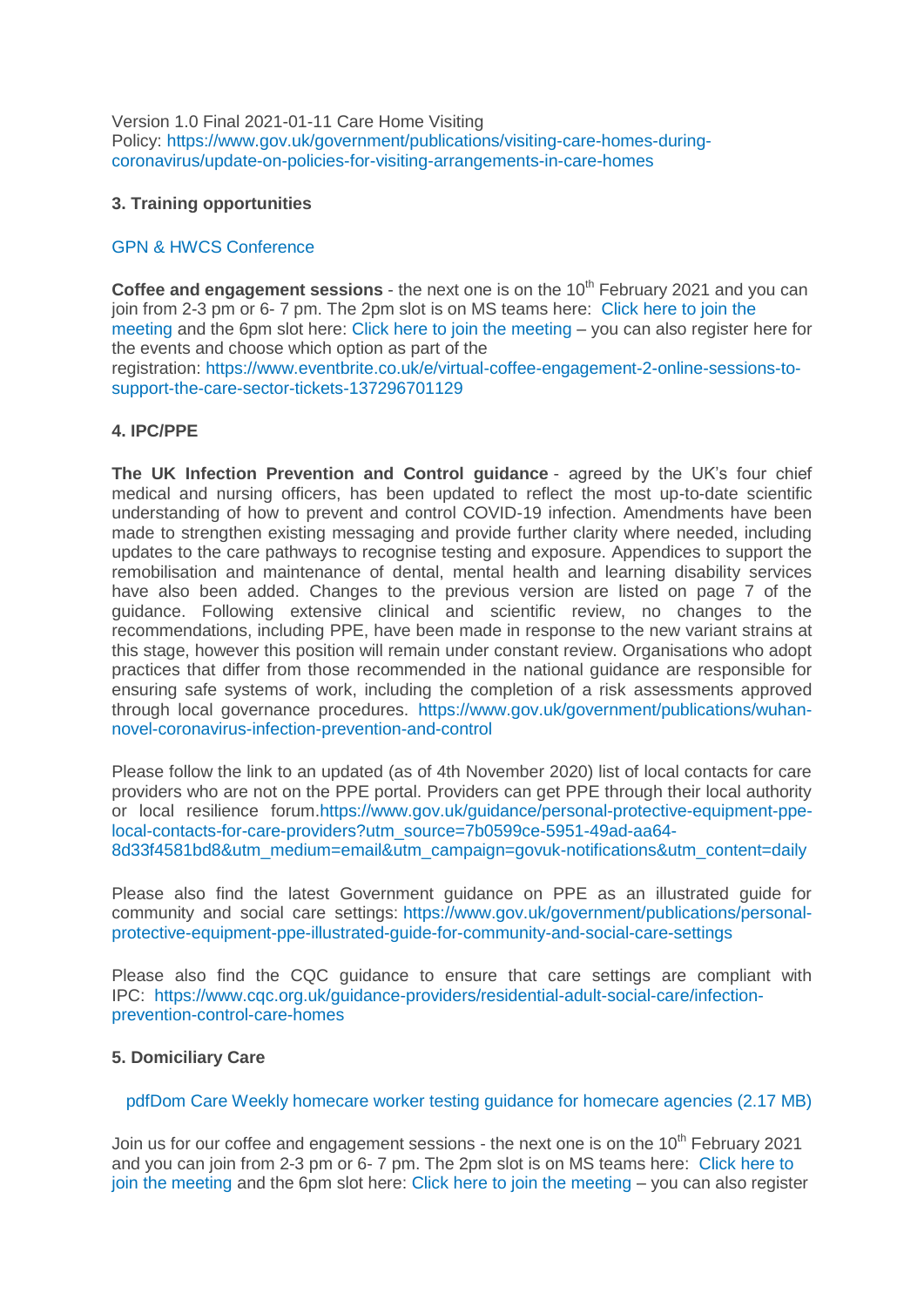here for the events and choose which option as part of the registration: [https://www.eventbrite.co.uk/e/virtual-coffee-engagement-2-online-sessions-to](https://www.eventbrite.co.uk/e/virtual-coffee-engagement-2-online-sessions-to-support-the-care-sector-tickets-137296701129)[support-the-care-sector-tickets-137296701129](https://www.eventbrite.co.uk/e/virtual-coffee-engagement-2-online-sessions-to-support-the-care-sector-tickets-137296701129)

Useful links for the domiciliary care sector (LCC) :

- External link to LCC Covid 19 Site: [https://www.lancashire.gov.uk/practitioners/health-and-social-care/care-service](https://www.lancashire.gov.uk/practitioners/health-and-social-care/care-service-provider-engagement/coronavirus-covid-19-information-for-care-providers/)[provider-engagement/coronavirus-covid-19-information-for-care-providers/](https://www.lancashire.gov.uk/practitioners/health-and-social-care/care-service-provider-engagement/coronavirus-covid-19-information-for-care-providers/)
- External link to the LCC Covid 19 site, that is dom care specific: [https://www.lancashire.gov.uk/practitioners/health-and-social-care/care](https://www.lancashire.gov.uk/practitioners/health-and-social-care/care-service-provider-engagement/coronavirus-covid-19-information-for-care-providers/home-care/)[service-provider-engagement/coronavirus-covid-19-information-for-care](https://www.lancashire.gov.uk/practitioners/health-and-social-care/care-service-provider-engagement/coronavirus-covid-19-information-for-care-providers/home-care/)[providers/home-care/](https://www.lancashire.gov.uk/practitioners/health-and-social-care/care-service-provider-engagement/coronavirus-covid-19-information-for-care-providers/home-care/)
- External link to LCC Covid 19 webinar : [https://www.lancashire.gov.uk/practitioners/health-and-social-care/care-service](https://www.lancashire.gov.uk/practitioners/health-and-social-care/care-service-provider-engagement/coronavirus-covid-19-information-for-care-providers/local-communications-to-providers-and-service-users/covid-19-provider-engagement-webinars/)[provider-engagement/coronavirus-covid-19-information-for-care-providers/local](https://www.lancashire.gov.uk/practitioners/health-and-social-care/care-service-provider-engagement/coronavirus-covid-19-information-for-care-providers/local-communications-to-providers-and-service-users/covid-19-provider-engagement-webinars/)[communications-to-providers-and-service-users/covid-19-provider-engagement](https://www.lancashire.gov.uk/practitioners/health-and-social-care/care-service-provider-engagement/coronavirus-covid-19-information-for-care-providers/local-communications-to-providers-and-service-users/covid-19-provider-engagement-webinars/)[webinars/](https://www.lancashire.gov.uk/practitioners/health-and-social-care/care-service-provider-engagement/coronavirus-covid-19-information-for-care-providers/local-communications-to-providers-and-service-users/covid-19-provider-engagement-webinars/)

General/contractual queries re dom care services and Covid 19 can be sent through to: [care@lancashire.gov.uk](mailto:care@lancashire.gov.uk)

## **6. Primary Care**

[The latest primary care bulletin for local GP practices in Pennine Lancashire \(issued 25th](https://eastlancsccg.nhs.uk/images/20210125_Primary_Care_Briefing_from_Dr_M_Dziobon_No_160_approved_for_circulation.pdf)  [January 2021\)](https://eastlancsccg.nhs.uk/images/20210125_Primary_Care_Briefing_from_Dr_M_Dziobon_No_160_approved_for_circulation.pdf)

For information, please check out the National guidance for post acute covid19 assessment clinics <https://www.england.nhs.uk/coronavirus/guidance-for-everyone/your-covid-recovery/>

## **7. Digital, IT and data**

**WhatsApp Peer to Peer Support Group** - COVID has been a challenging for all providers. The CCG and partner colleagues are working hard to support all providers during these difficult times. However, some of the best support comes from fellow managers who have managed their organisation through a covid outbreak. We have set up a WhatsApp group for care home managers to offer peer to peer support, the greater support comes from those with experiences to share, lessons learnt, reflections and sometimes even a shoulder to cry on . This group has been amazing and those involved have found it to be beneficial. If you would like to be added to this group please email [stephanie.zakrzewski@nhs.net](mailto:stephanie.zakrzewski@nhs.net) with the following details :name, organisation, and mobile phone number:

**Specific support for digital technology for the regulated care sector** - can be found via the Digital Social Care website which is funded by NHSx and contains a host of valuable information. [https://www.digitalsocialcare.co.uk.](https://www.digitalsocialcare.co.uk/)

Pennine Lancashire NHS Mail Activations - From the NHSmail Regional call 16/12/2020 - PL Providers are currently at 83% activation rate across both East Lancs and BwD. This is very good and represents Pennine Lancashire being 16 points ahead of the national average which is around 67%.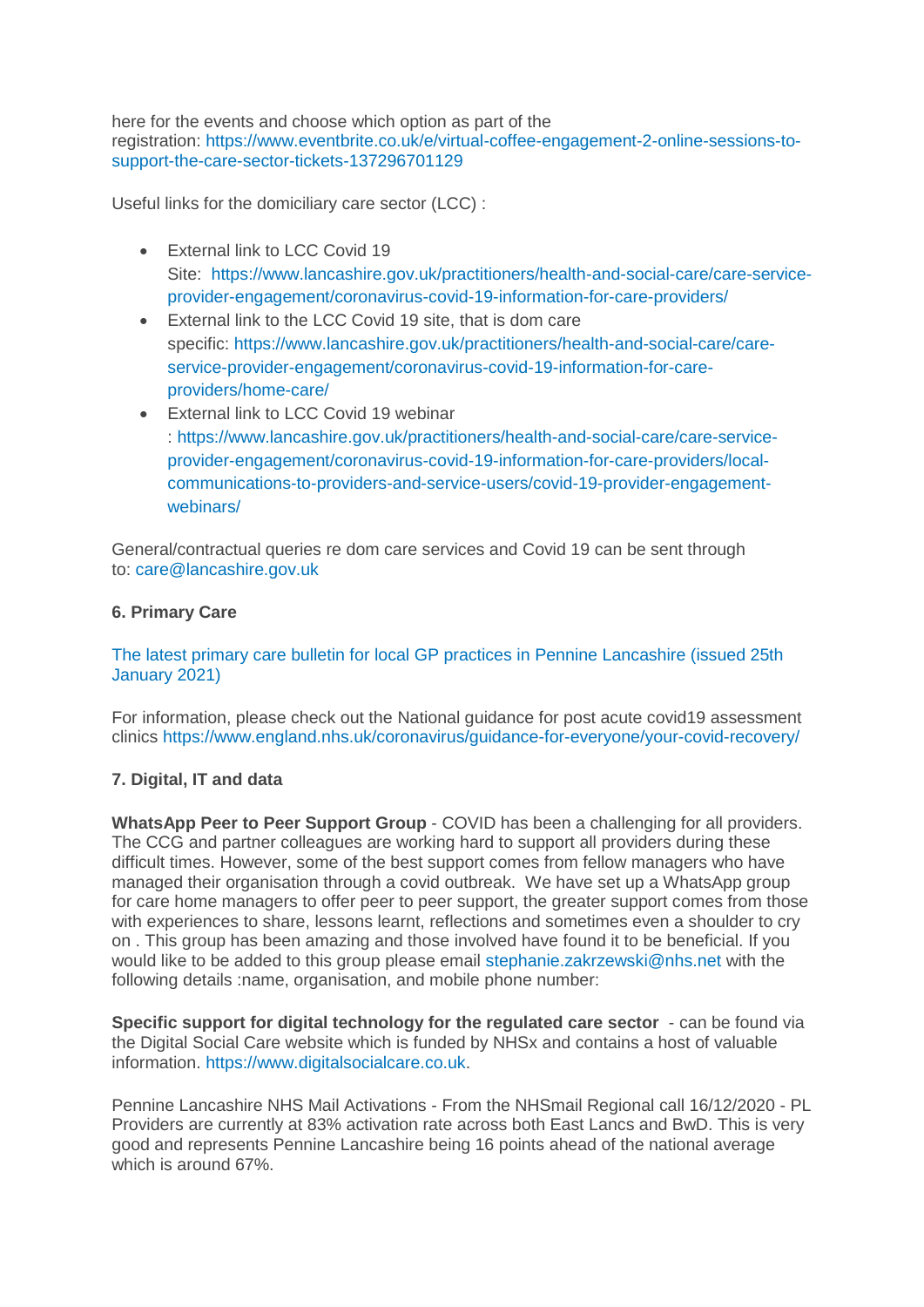**NHS Digital will be de-activating all care providers' inactive individual email accounts** that have not been accessed within the last 180 days. These are due to be deleted in December 2020 for North West providers What do you need to do avoid this?

During the fast track application process March – Aug 2020 all providers were set up with 1 Owner and 1 Member account

The 'Owner' is the person that has been set up to manage the shared mailbox. Normally the care home manager/ care home owner. The 'Member' is the staff that will have been deemed responsible by the care home manager to have NHSmail – this tends to be senior care staff, admin, RGNs etc.

The mailbox Owner will have received a 'welcome email' and text message password on the mobile number registered on the fast track application. Please check junk email boxes for the welcome email and the text message password will look like this xxxx-xxxx-xxxx – consists of 3 sets of characters split by a dash

Once you have located the welcome email and text message password contact Mazz Akhtar on 01282 644 723/ [murriam.akhtar@nhs.net](mailto:murriam.akhtar@nhs.net) who can help you with next steps to activate your account

NHSmail FAQs: NHS Mail FAQs Data Security Protection Toolkit (DSPT): DSPT Communications

NHS MAIL WEBINARS -

The webinars are designed to advise how to register, set up and how to use your new NHSmail account. Any Care Providers using NHSmail are encouraged to join the training webinars, these are live sessions, so you'll have the opportunity to ask questions throughout. Webinar format:

- Registering for NHSmail
- Welcome email
- Logging in for the first time
- Resetting your password
- NHSmail hints and tips
- Opening a shared mailbox
- Microsoft Teams overview
- Webinars run every Tuesday,  $2.00 \text{pm} 3.00 \text{pm}$ . To join the webinar please use the link:

[Join Microsoft Teams Meeting](https://teams.microsoft.com/l/meetup-join/19%3ameeting_ZGQ1MTkzMDAtZjU4OS00MDhhLWE1ZDgtNmUxNjIyNjcyYmZi%40thread.v2/0?context=%7b%22Tid%22%3a%2203159e92-72c6-4b23-a64a-af50e790adbf%22%2c%22Oid%22%3a%22cc4ef5b2-82a3-43ca-8a81-da50f393d1c8%22%7d)

## **8. Key dates and information**

Join us for our coffee and engagement sessions - the next one is on the  $10<sup>th</sup>$  February 2021 and you can join from 2-3 pm or 6- 7 pm. The 2pm slot is on MS teams here: [Click here to](https://teams.microsoft.com/l/meetup-join/19%3ameeting_NjkxOTI3M2MtMzdlNC00MDliLWFhMjgtZmZiZjMzZGI5OTkw%40thread.v2/0?context=%7b%22Tid%22%3a%2237c354b2-85b0-47f5-b222-07b48d774ee3%22%2c%22Oid%22%3a%22a2ec35af-1c40-4f8f-8903-a088b26ed2a2%22%7d)  [join the meeting](https://teams.microsoft.com/l/meetup-join/19%3ameeting_NjkxOTI3M2MtMzdlNC00MDliLWFhMjgtZmZiZjMzZGI5OTkw%40thread.v2/0?context=%7b%22Tid%22%3a%2237c354b2-85b0-47f5-b222-07b48d774ee3%22%2c%22Oid%22%3a%22a2ec35af-1c40-4f8f-8903-a088b26ed2a2%22%7d) and the 6pm slot here: Click [here to join the meeting](https://teams.microsoft.com/l/meetup-join/19%3ameeting_MGQ4N2Y3ZmItYmJhNS00ZTFlLWEwMGYtZjA3NDA4ZTQ0YzNj%40thread.v2/0?context=%7b%22Tid%22%3a%2237c354b2-85b0-47f5-b222-07b48d774ee3%22%2c%22Oid%22%3a%22a2ec35af-1c40-4f8f-8903-a088b26ed2a2%22%7d) – you can also register here for the events and choose which option as part of the

registration: [https://www.eventbrite.co.uk/e/virtual-coffee-engagement-2-online-sessions-to](https://www.eventbrite.co.uk/e/virtual-coffee-engagement-2-online-sessions-to-support-the-care-sector-tickets-137296701129)[support-the-care-sector-tickets-137296701129](https://www.eventbrite.co.uk/e/virtual-coffee-engagement-2-online-sessions-to-support-the-care-sector-tickets-137296701129)